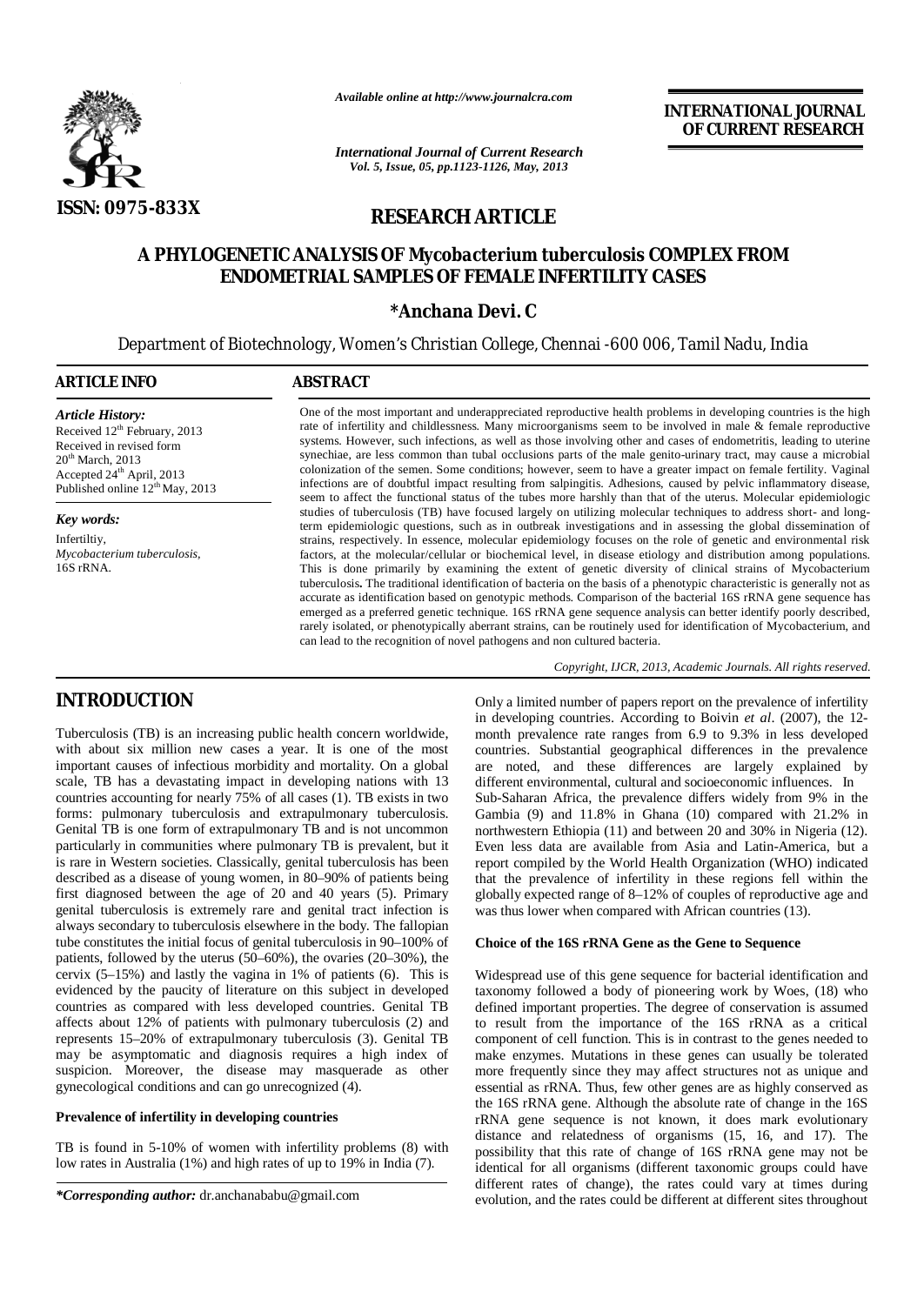the 16S rRNA gene. There are so-called "hot spots" which show larger numbers of mutations (19); these areas are not the same for all species. Lastly, the 16S rRNA gene is universal in bacteria, and so relationships can be measured among all bacteria (18) In general, the comparison of the 16S rRNA gene sequences allows differentiation between organisms at the genus level across all major phyla of bacteria, in addition to classifying strains at multiple levels, including what we now call the species and subspecies level. The occasional exceptions to the usefulness of 16S rRNA gene sequencing usually relate to more than one well-known species having the same or very similar sequences. The increasing incidence of endometrial tuberculosis leading to infertility problems in developing countries has become a major threat to the reproductive population. In the present study, *Mycobacterium tuberculosis* strains were isolated from the endometrial tissue samples of the subjects who had an undergone laparoscopic surgery due to strong clinical evidence of endometrial tuberculosis. The strains were characterized with regard to phenotypic and genotypic traits. The molecular relatedness among *Mycobacterium* strains was evaluated by 16S rRNA sequencing and to obtain phylogenetic tree to search for emergence of new variant of *Mycobacterium sp.*

## **MATERIALS AND METHODS**

#### **Study area**

The female infertility cases in Tiruchirapalli district were evaluated in Ramakrishna Nursing Home at Tiruchirapalli, Tamil Nadu, India. Clinically evident endometrial tuberculosis cases were selected for further studies.

## **Collection of endometrial specimen**

The endometrial biopsy tissue was collected by laparoscopic surgical procedure. A telescope like instrument was inserted into the abdomen through a small incision which gives a complete picture of the endometrium, uterus etc. Then instruments can be threaded through the laparoscope to perform some surgical procedure and finally, the cutterage of the endometrium especially from both corneual ends were collected in a sterile saline container and labeled neatly then it was transported to the laboratory for further analysis.

#### **Morphological examination of Tuberculli Bacilli Using Ziehl – Neelsen staining technique**

The endometrial tissue sample was digested and smear was prepared in clean, grease and scratch free new glass slides. The smear was air dried and heat fixed gently by passing over the Bunsen flame. The smear was covered well with strong carbol-fuchsin (1%) for 7minutes and intermittently the bottom of the slide was slightly heated thrice without boiling. Then the slide was washed in running tap water. The primary stain was removed with the addition of 3% acid – alcohol and washed again in running tap water. Finally the slide was counter stained with malachite green for 1-2minutes and washed again in running tap water. The smear was air dried and viewed under 100x of light microscope for the presence of acid fast bacilli against green background.

#### **Identification of** *Mycobacterium* **using Real time PCR**

Real time PCR was carried out for *Mycobacterial* detection and differentiation of *Mycobacterium tuberculosis* – complex (MTC) and *Mycobacterium* species – Other than tuberculosis complex (MOTT).

### **Isolation of Genomic DNA from clinical specimen of female infertility cases**

AccuPrep Genomic DNA extraction kit can rapidly and conventionally extract an average of 6 µg of total DNA from a variety of sources, such as mammalian tissue, whole blood, leucocytes and cultured cells.

#### **Mycobacterial DNA isolation**

The tissue sample was added with 20µl proteinase-K and 200µl of tissue lytic buffer provided in the kit. The contents were vortexed gently and kept at  $60^{\circ}$ C for 1 to 2 hours, intermittently the tissue containing tube was vortexed once every 10minutes till the complete tissue lysis. Then 200µl binding buffer was added and gently vortexed for mixing. The tube was spinned briefly and incubated at  $60^{\circ}$ C water bath for 10 minutes. After completion of incubation 100 $\mu$ l of isopropyl alcohol was added, vortexed for mixing and spinned briefly. Then the whole 520µl tissue lysate was pipetted into DNA binding column. The binding column was spinned at 10,000 rpm for 2minutes. The collections were discarded into sodium hydrochlorite solution.

### **Washing**

**First wash 1:** The first wash buffer 500 $\mu$ l was added and centrifuged for 2 minutes at 10,000rpm. The flow through was discarded.

Second wash 2: The second wash buffer 500 µl was added and centrifuged for 2 minutes at 10,000rpm. The flow through was discarded. The binding column was fitted into a new 1.5ml of ependroff tube and centrifuged at 14,000 rpm for 5minutes for the complete removal of residual ethanol used in wash buffers.

#### **Elution of Genomic DNA**

The binding column was fitted into a new 1.5ml ependroff tube for DNA collection. Then  $50\mu$ l warm  $(60^{\circ}$ C) elution buffer was added and incubated for 5minutes at room temperature. Finally the binding column was spinned at 10,000 rpm for 3minutes to elute the DNA. The eluted DNA was amplified under Real time PCR condition for the diagnosis of Mycobacterial infections and differentiation with the specific primers and probes. The remaining DNA was preserved at -  $20^0C$ 

### **Real time PCR amplification (Fig 1)**

The Geno-sen's reagents are ready to use primer system for the detection and differentiation of MTC/MOTT using polymerase chain reaction (PCR) in the Rotor Gene 2000/3000/6000 (Corbett Research).



**Fig. 1. Real time PCR amplification**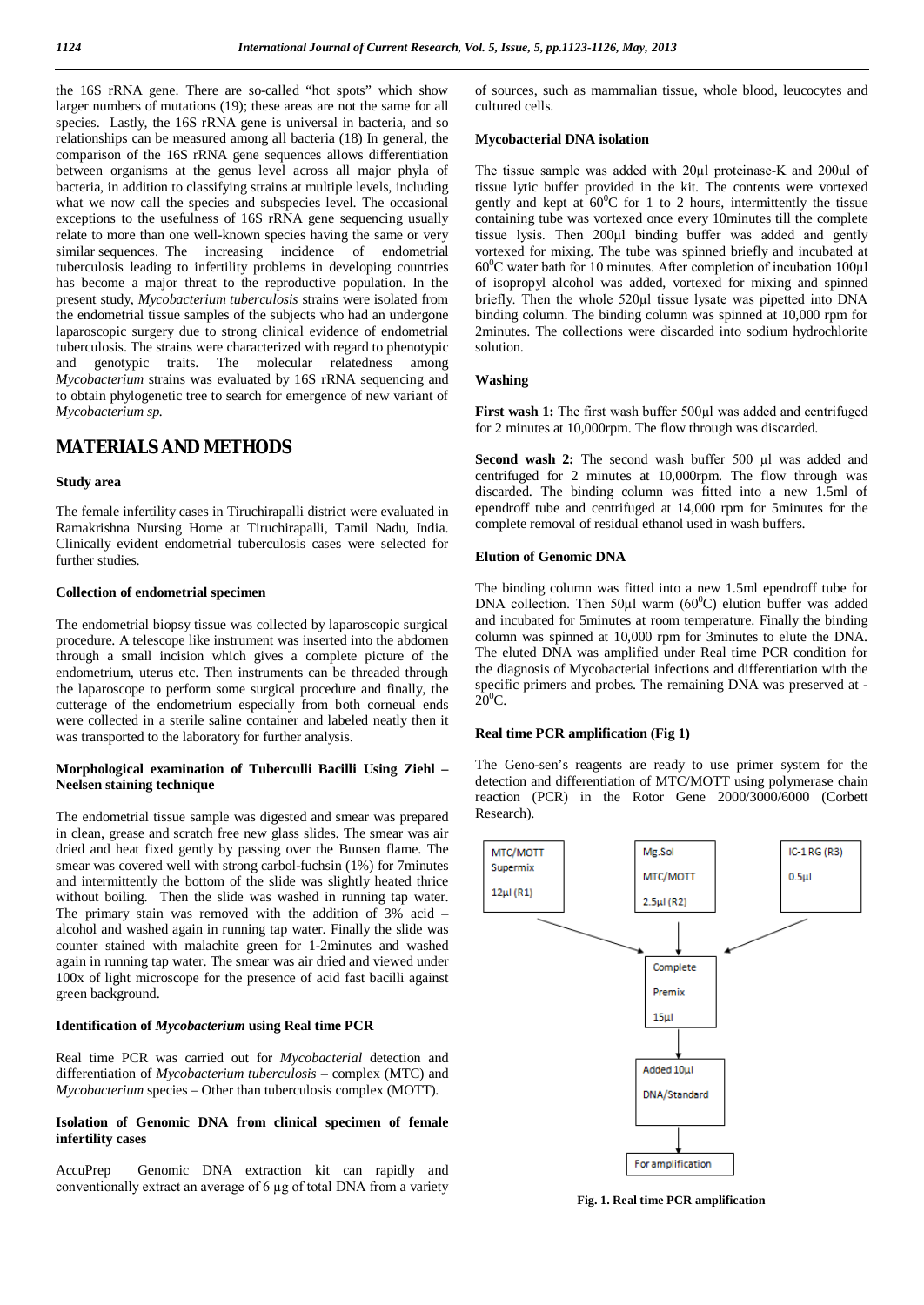

$$
\begin{array}{c}\n\hline\n0.02\n\end{array}
$$

**Fig. 2***.* **Phylogenetic tree of** *Mycobacterium tuberculosis* **from endometrial tissue sample**

The specific master mix contains reagents and enzymes for the specific amplification of MTC /MOTT and for the direct detection of the specific amplicon in fluorescence channel cycling A.FAM (MTC), Cy5 (MOTT and MTC) of the Rotor Gene 2000/3000/6000 and the inhibition control gene on cycling A.Joe External positive control (MTC/MOTT) were used for the confirmation of PCR assay working. As per the following scheme mentioned below Real time PCR MTC/MOTT primers were added to the extracted DNA, standards and negative control Real time PCR cycling profile Initial activation of the hot start enzyme 95°C for 10minutes.

#### **Cycling for Amplification 45 cycles amplification holds**

- 1. Denaturation profile  $95^{\circ}$ C for 15 sec<br>2. Annealing cycling profile  $55^{\circ}$ C for 20
- 2. Annealing cycling profile  $55^{\circ}$ C for 20 sec<br>3. Extension cycling profile  $72^{\circ}$ C for 15 sec
- Extension cycling profile  $72^{\circ}$ C for 15 sec

## **Gene sequencing of amplified product**

The amplified PCR products were purified using Nucleo spin and Accuprep genomic DNA extraction kits as recommended by the manufacturer. Sequencing Primer for amplification of 16S rRNA

gene was chosen from a panel of forward and reverse primers provided already.

#### **Primer Sequence**

## 518  $F - CCA<sub>g</sub>CA<sub>g</sub>CC<sub>gg</sub>C<sub>gg</sub>TAATAC<sub>g</sub>$ 800 R – TACCA<sub>ggg</sub>TATCTAATCC

These forward and reverse primers were used as sequencing primer to amplify 16S rRNA gene. The sequences of the PCR product was determined using Applied Biosystem Big Dye terminator cycle sequence V 3.1 kit as on AB model 3730 XL automated DNA sequences system USA according to the manufactures instructions. The 16S rRNA gene sequence of MTC and MOTT were determined from the homosapiens host.

#### **Submission of Gene sequences in NCBI**

The 16S rRNA gene sequences of MTC were submitted in NCBI to obtain the accession number.